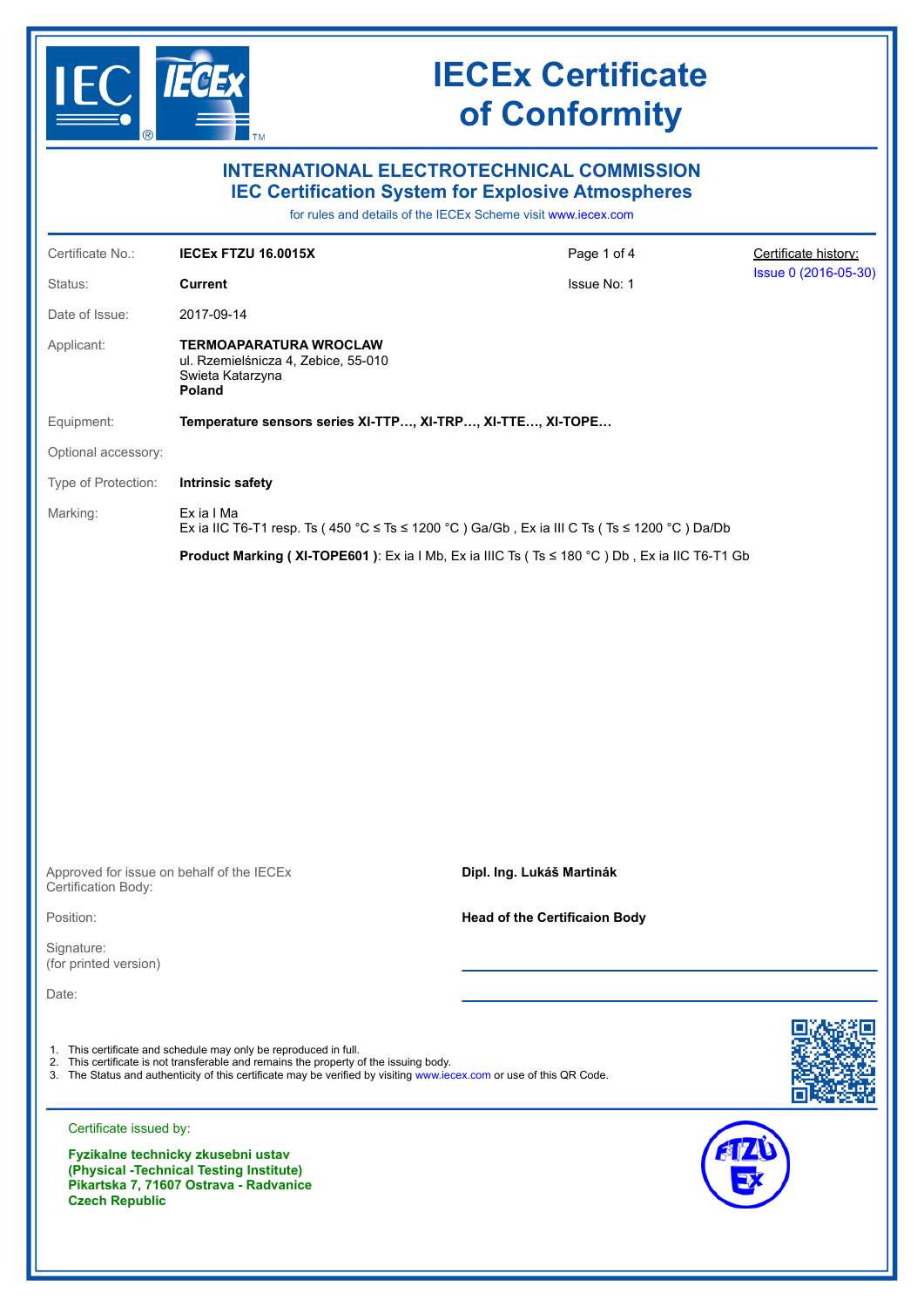

Certificate No.: **IECEx FTZU 16.0015X**

Date of issue: 2017-09-14

Page 2 of 4

Issue No: 1

Manufacturer: **TERMOAPARATURA WROCLAW** ul. Rzemielśnicza 4, Zebice, 55-010 Swieta Katarzyna **Poland**

Additional manufacturing locations:

This certificate is issued as verification that a sample(s), representative of production, was assessed and tested and found to comply with the IEC Standard list below and that the manufacturer's quality system, relating to the Ex products covered by this certificate, was assessed and found to comply with the IECEx Quality system requirements.This certificate is granted subject to the conditions as set out in IECEx Scheme Rules, IECEx 02 and Operational Documents as amended

#### **STANDARDS** :

The equipment and any acceptable variations to it specified in the schedule of this certificate and the identified documents, was found to comply with the following standards

| IEC 60079-0:2011 | Explosive atmospheres - Part 0: General requirements |
|------------------|------------------------------------------------------|
| Edition:6.0      |                                                      |

**IEC 60079-11:2011** Explosive atmospheres - Part 11: Equipment protection by intrinsic safety "i" Edition:6.0

> This Certificate **does not** indicate compliance with safety and performance requirements other than those expressly included in the Standards listed above.

#### **TEST & ASSESSMENT REPORTS:**

A sample(s) of the equipment listed has successfully met the examination and test requirements as recorded in:

Test Report:

[CZ/FTZU/ExTR16.0015/00](https://www.iecex-certs.com/#/deliverables/REPORT/6127/view)

#### Quality Assessment Report:

[CZ/FTZU/QAR12.0003/02](https://www.iecex-certs.com/#/deliverables/REPORT/41376/view)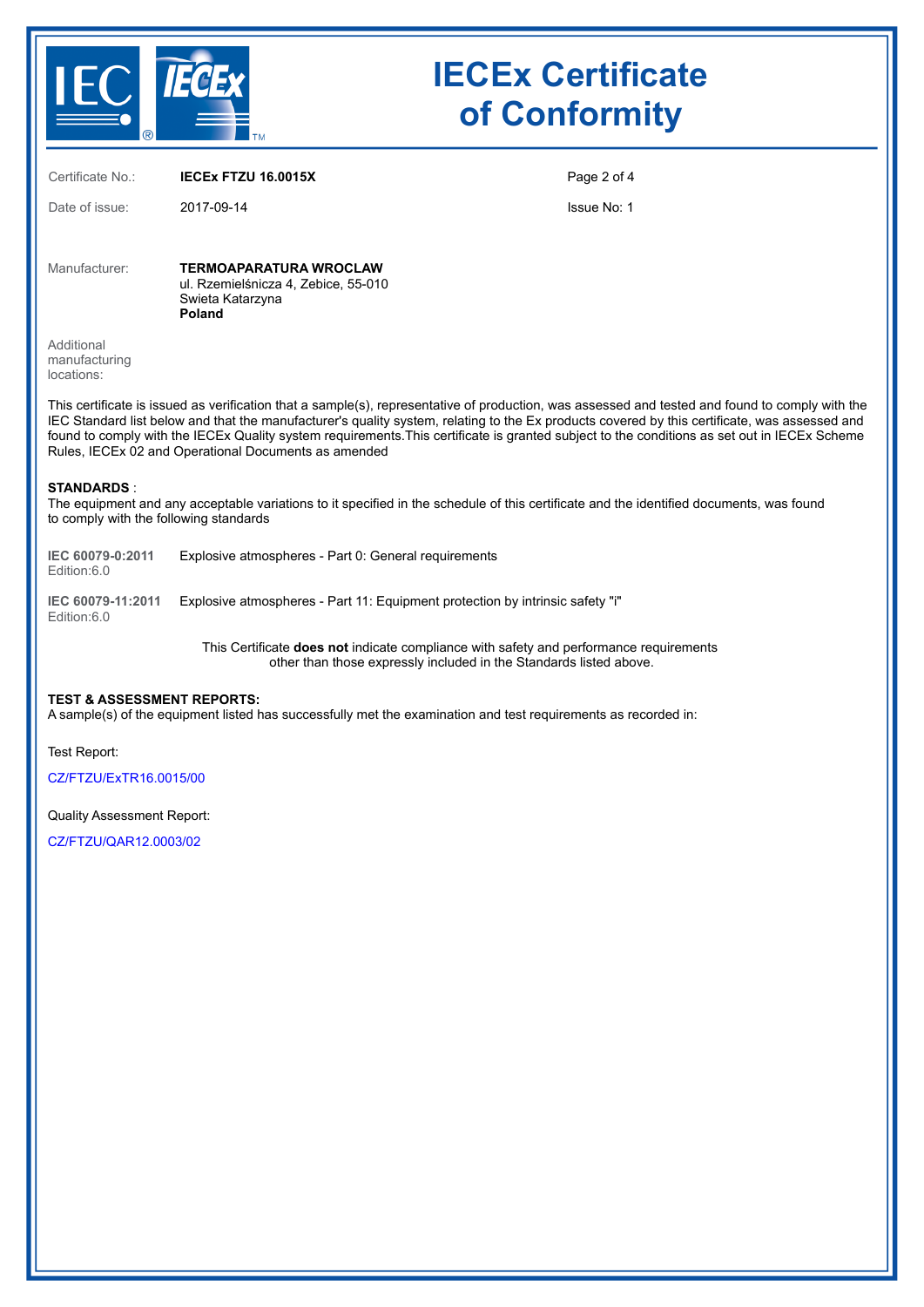

Certificate No.: **IECEx FTZU 16.0015X**

Date of issue: 2017-09-14

Page 3 of 4

Issue No: 1

#### **EQUIPMENT:**

Equipment and systems covered by this Certificate are as follows:

The temperature sensor consists of a measuring probe, which contain (at its end) an one or two sensing resistors or an one or two thermocouples. The second end of the measuring probe is provided with a plug or permanently connected cable. It is a simple apparatus according to the clause 5.7 of IEC 60079 11:2011.

The measuring probe can be protected by additional measure resistant at certain process conditions.

If the temperature measurement are applied in pressure vessel, the pressure tests must be carried out with built-in sensor well.

#### **Range of temperature measurement:**

-50°C to +550°C for resistor sensor -40°C to +1200°C for thermocouples Intrinsically save parameters:

a) For resistor sensors:

Ui = 10 V; Ii = 10 mA (Pt 100); Ii = 3 mA (Pt 500, Pt 1000); Pi = 100 mW; Li = 0.3 mH / 1 m of cable, Ci = 0,25 nF  $\lambda$  1 m of cable

b) For thermocouple sensors

Uo ≤ 3 V, Io ≤ 10 V, Po ≤ 30 mW, Li =  $0.3$  mH / 1 m of cable length, Ci =  $0.25$  nF / 1 m of cable of length

### **SPECIFIC CONDITIONS OF USE: YES as shown below:**

1. The sensing part of the sensor has a surface temperature equal to process fluid temperature and so this fact is decisive for temperature class (for T6 to T1) or maximum surface temperature Ts.

2. When process temperature is above 450°C it is necessary to indicate the maximum surface temperature Ts equal to maximum measuring range of the sensor (maximum measuring range mustn't be exceeded).

3. The temperature of the others sensor surfaces, that are in contact with explosive atmosphere must be determined individually after installation on site and mustn't exceed ignition temperature of explosive gas atmosphere and/or exceed 2/3 Tcl – ignition temperature of dispersed dust.

4. Surface temperature of the sensor covered by excessive dust layer mustn't exceed ignition temperature Tmax determined in accordance with Annex B of IEC 60079-10-2:2015 in dependence on a thickness of the layer.

5. The circuits of sensors are grounded. It shall be taken into account during installation.